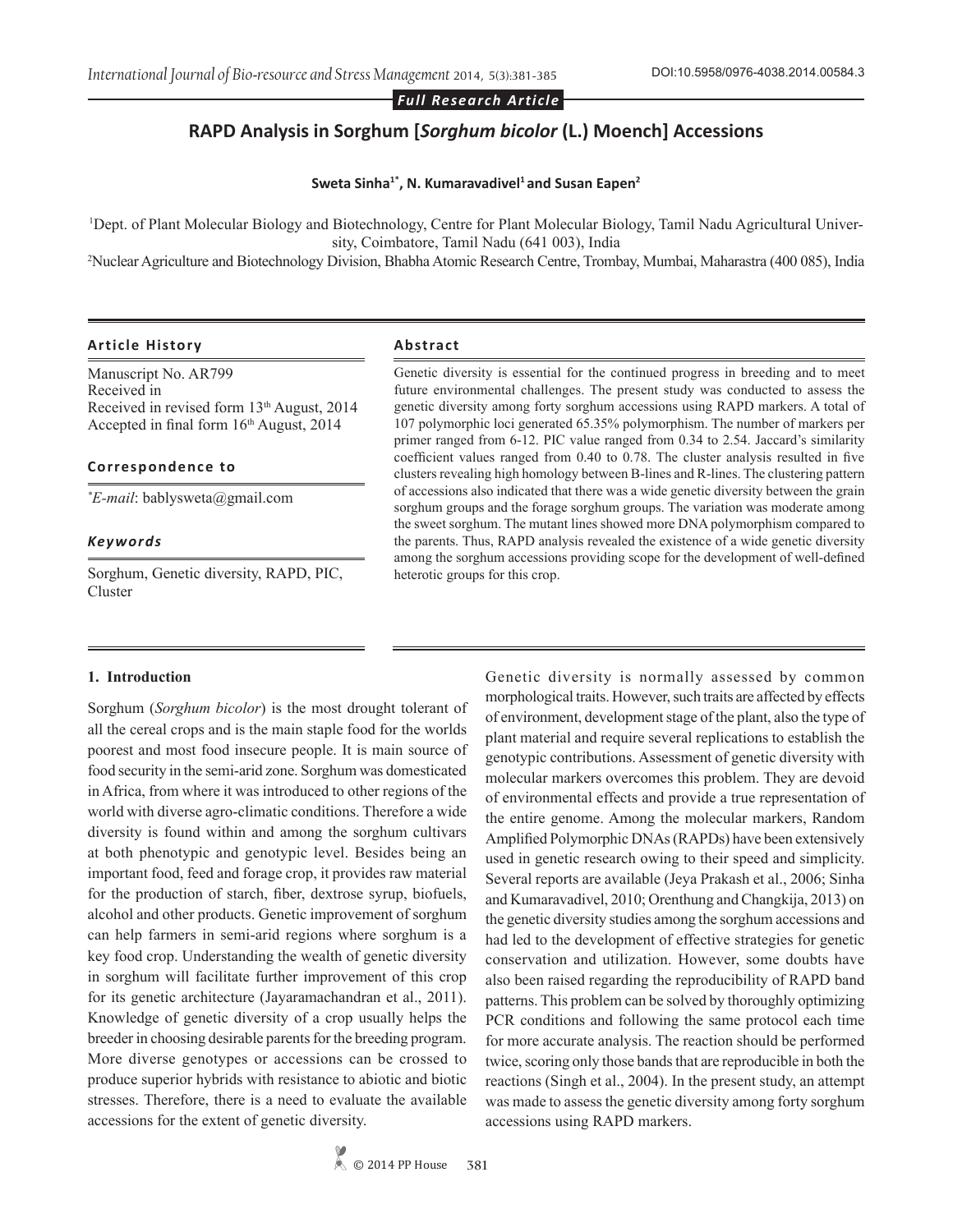# **2. Materials and Methods**

## *2.1. Experimental materials*

The experimental material consisted of forty accessions of sorghum (*Sorghum bicolor* L.). Among these forty accessions, four accessions were sweet sorghum, seventeen were grain sorghum, two were forage sorghum, ten were mutant populations, three were maintainer lines and remaining four accessions were restorer lines (Table 1).

# *2.2. DNA extraction*

The genomic DNA was extracted from fresh leaf tissue collected from 20 days old seedling of the sorghum accessions following Miniprep method described by Dellaporta et al. (1983). Quantity and quality of DNA was checked both by agarose gel eletrophoresis (0.8%) and Fluorometer. After quantification, the DNA was diluted to a concentration of 40

| Table 1: List of sorghum accessions taken for the study |                        |                                 |    |  |  |  |  |
|---------------------------------------------------------|------------------------|---------------------------------|----|--|--|--|--|
| Sl.                                                     | Accessions<br>Pedigree |                                 |    |  |  |  |  |
| No                                                      |                        |                                 |    |  |  |  |  |
| Sweet sorghum                                           |                        |                                 |    |  |  |  |  |
|                                                         | <b>SSV84</b>           | Selection from Zera-zera sor-   | 24 |  |  |  |  |
| 1                                                       |                        | ghum IS2356                     |    |  |  |  |  |
| $\overline{c}$                                          | <b>VMS98001</b>        | Selection from CSV15-1          | 25 |  |  |  |  |
| 3                                                       | <b>VMS98002</b>        | Selection from NSS04-1          |    |  |  |  |  |
| 4                                                       | <b>VMS98003</b>        | Selection from 208-1            | 26 |  |  |  |  |
|                                                         |                        | Grain sorghum                   |    |  |  |  |  |
|                                                         | APK1                   | Hybrid derivative of TNS30×     | 27 |  |  |  |  |
| 5                                                       |                        | CO <sub>26</sub>                |    |  |  |  |  |
|                                                         | BSR1                   | Multiple cross derivative       | 28 |  |  |  |  |
|                                                         |                        | $(SC108-3\times ICSV4)$ 16-3-1× |    |  |  |  |  |
| 6                                                       |                        | $(MR-801\times R2751)$ 4-1-1    | 29 |  |  |  |  |
|                                                         | Paiyur2 (PYR2)         | Pureline selection from         |    |  |  |  |  |
| 7                                                       |                        | IS15845                         | 30 |  |  |  |  |
| 8                                                       | AKS96                  | Culture from Aruppukottai       |    |  |  |  |  |
| 9                                                       | <b>AKS109</b>          | Culture from Aruppukottai       | 31 |  |  |  |  |
| 10                                                      | <b>AKS112</b>          | Culture from Aruppukottai       |    |  |  |  |  |
| 11                                                      | <b>TNS30</b>           | $(CO18\times CO22)\times 1022$  | 32 |  |  |  |  |
| 12                                                      | <b>TNS342</b>          | Culture from Coimbatore         |    |  |  |  |  |
| 13                                                      | <b>TNS357</b>          | SPV1010×SPV881                  | 33 |  |  |  |  |
| 14                                                      | <b>TNS590</b>          | <b>Culture from Coimbatore</b>  |    |  |  |  |  |
| 15                                                      | K7                     | $K3 \times M35 - 1$             | 34 |  |  |  |  |
| 16                                                      | K8                     | IS12611×SV108                   | 35 |  |  |  |  |
| 17                                                      | K11                    | K7×A6552                        | 36 |  |  |  |  |
| 18                                                      | K12                    | Culture from Koilpatti          |    |  |  |  |  |
| 19                                                      | CO(S)28                | CO25×SPV942                     | 37 |  |  |  |  |
| 20                                                      | CO <sub>20</sub>       | CO1×Bonganhilo                  | 38 |  |  |  |  |
| 21                                                      | CO <sub>26</sub>       | Derivative of MS8271×IS3691     | 39 |  |  |  |  |
| Forage sorghum<br>40                                    |                        |                                 |    |  |  |  |  |

# ng μl-1 for RAPD analysis.

# *2.3. RAPD analysis*

PCR amplification was performed with 5 sets and 20 primers each thus a total of 100 primers (OPA01-20, OPB01-20, OPC01-20, OPD01-20 and OPE01-20) obtained from Operon technologies (Almeida, California, USA). Amplifications were carried out in 15 μl reaction volume containing 0.5U of Taq DNA polymerase (Bangalore Genei Ltd., India), 1X PCR buffer (Bangalore Genei Ltd., India), 0.25 μM primer (Operon Technologies Inc., USA), 0.25 mM dNTP (Fermentas Inc, USA), 1.5 mM MgCl<sub>2</sub> (Bangalore Genei Ltd., India) and 40 ng of template DNA. The thermal cycler (BIO-RAD iCycler, BIO-RAD laboratories, Inc.) was programmed as initial extended step of denaturation at 94<sup>°</sup>C for 2 min followed by 40 cycles of denaturation at 94°C for 1min, primer annealing at 37°C for 1 min and primer elongation at  $72^{\circ}$ C for 2 min, followed by

| 22      | CO27                  | $CO11\times S$ . halepense          |  |  |  |  |  |
|---------|-----------------------|-------------------------------------|--|--|--|--|--|
| 23      | CO(FS)29              | TNS30×S. sudanense                  |  |  |  |  |  |
| Mutants |                       |                                     |  |  |  |  |  |
|         | CO26-Tall plant       | $\gamma$ ray (40 kR) induced mutant |  |  |  |  |  |
| 24      | mutant (TP)           | of CO26                             |  |  |  |  |  |
|         | CO26-High yield       | $\gamma$ ray (40 kR) induced mutant |  |  |  |  |  |
| 25      | mutant (HY)           | of CO <sub>26</sub>                 |  |  |  |  |  |
|         | $Co(S)28$ -Bold grain | $\gamma$ ray (35 kR) induced mutant |  |  |  |  |  |
| 26      | mutant $(B)$          | of $CO(S)28$                        |  |  |  |  |  |
|         | $CO(S)28$ -High yield | $\gamma$ ray (35 kR) induced mutant |  |  |  |  |  |
| 27      | mutant (HY)           | of $CO(S)28$                        |  |  |  |  |  |
|         | CO(S)28-Tall plant    | $\gamma$ ray (35 kR) induced mutant |  |  |  |  |  |
| 28      | mutant (TP)           | of $CO(S)28$                        |  |  |  |  |  |
|         | CO27-Tall plant       | $\gamma$ ray (50kR) induced mutant  |  |  |  |  |  |
| 29      | mutant (TP)           | of CO27                             |  |  |  |  |  |
|         | CO27-High biomass     | $\gamma$ ray (50kR) induced mutant  |  |  |  |  |  |
| 30      | mutant (HB)           | of CO27                             |  |  |  |  |  |
|         | CO(FS)29- Non shat-   | $\gamma$ ray (60 kR) induced mutant |  |  |  |  |  |
| 31      | tering mutant (NS)    | of CO(FS)29                         |  |  |  |  |  |
|         | CO(FS)29- Tall plant  | $\gamma$ ray (60 kR) induced mutant |  |  |  |  |  |
| 32      | mutant (TP)           | of CO(FS)29                         |  |  |  |  |  |
|         | CO(FS)29-25 High      | $\gamma$ ray (60 kR) induced mutant |  |  |  |  |  |
| 33      | tiller mutant (TL)    | of CO(FS)29                         |  |  |  |  |  |
|         |                       | Maintainer lines                    |  |  |  |  |  |
| 34      | <b>CK60</b>           | <b>Culture from Coimbatore</b>      |  |  |  |  |  |
| 35      | <b>ICS111</b>         | <b>Culture from Coimbatore</b>      |  |  |  |  |  |
| 36      | <b>ICS2219</b>        | Culture from Coimbatore             |  |  |  |  |  |
|         |                       | <b>Restorer</b> lines               |  |  |  |  |  |
| 37      | IS3541                | <b>Culture from Coimbatore</b>      |  |  |  |  |  |
| 38      | ₹ 29                  | <b>Culture from Coimbatore</b>      |  |  |  |  |  |
| 39      | ₹ 673                 | <b>Culture from Coimbatore</b>      |  |  |  |  |  |
| 40      | $M-35-1$              | <b>Culture from Coimbatore</b>      |  |  |  |  |  |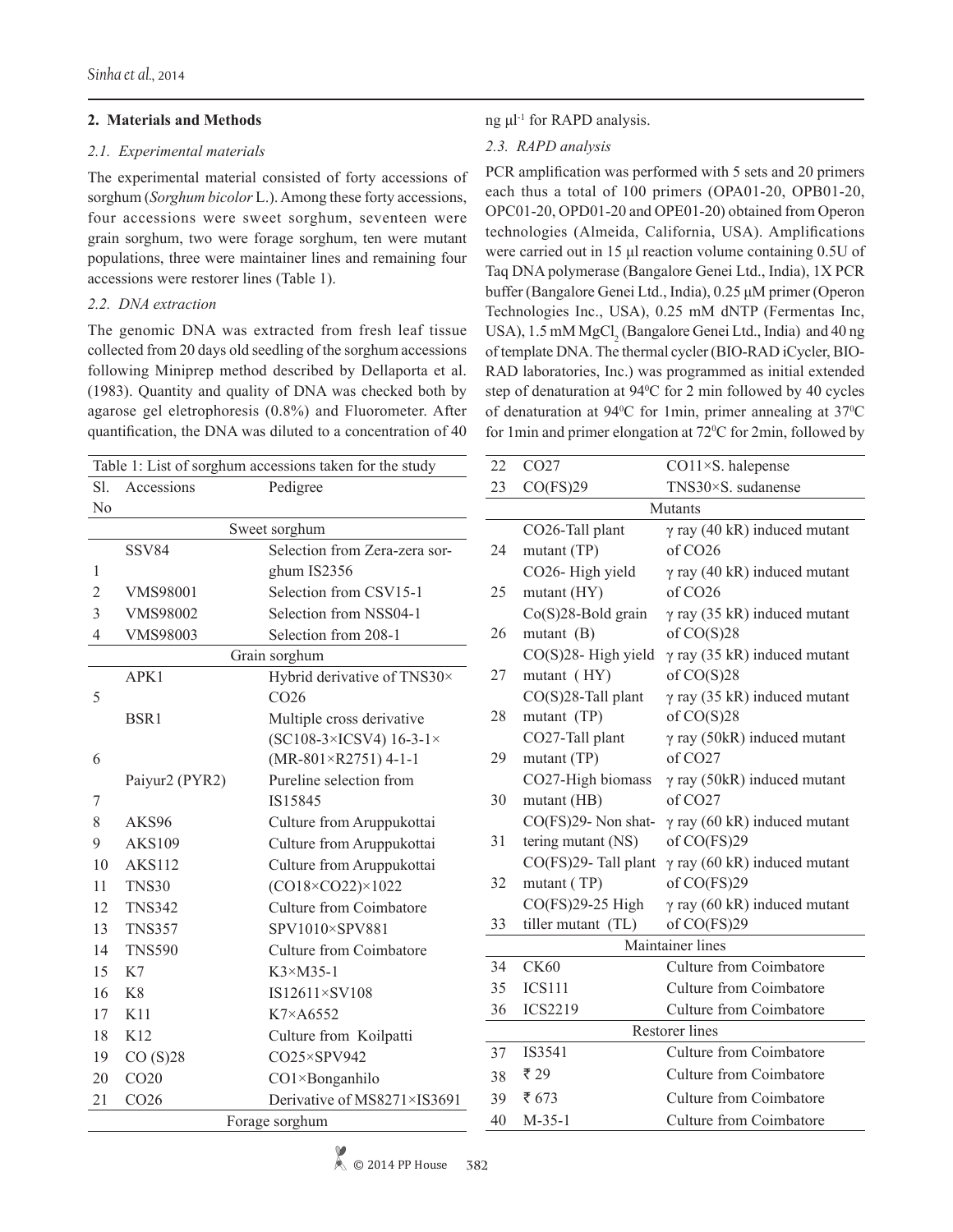an extended elongation step at 72<sup>o</sup>C for 5min and finally held at 40 C. The amplified PCR products were resolved in 1.5% agarose gel stained with ethidium bromide along with 1Kb DNA ladder as molecular marker. Gel was visualized under UV light and documented in gel documentation system (Alpha Imager 1200, Alpha Innotech Corp., USA).

# *2.4. Data analysis*

RAPDPCR was repeated twice and the bands which consistently appeared in both the experiments and unambiguously polymorphic were scored visually for their presence (1) or absence (0) with each primer. Similarity matrix was generated using the SIMQUAL programme of NTSYS-pc ver 2.02 (Rohlf, 1998). The similarity coefficients were used for cluster analysis and dendrogram was constructed by the Unweighted Pair-Group method (UPGMA) (Sneath and Sokal, 1973).

The polymorphic information content (PIC) values of each primers were estimated using the formula *PIC=1-Σpi<sup>2</sup>* where  $pi$  is the allele frequency for the  $i<sup>th</sup>$  allele (Nei, 1973).

## **3. Results and Discussion**

## *3.1. RAPD analysis*

Twenty random primers produced scorable and unambiguous bands out of the 50 RAPD primers tried in all the accessions were taken for scoring (Figure 1). The number of bands produced by each primer varied from 6 to 12 with an average of 8.1 bands and the size of the amplicons generated ranged from 200 to 3500 bp. A total of 162 loci were produced, out of which 107 loci were polymorphic. Polymorphism was observed to the extent of 66.04%. The primer OPE-04 proved to be highly polymorphic (88.89%).

*3.2. Polymorphic information content*

The Polymorphic information content (PIC) values for the 20 primers ranged from 0.340 in primer OPE-07 to 2.539 in primer OPE-04 (Table 2). The higher the PIC value, the more informative is the RAPD marker. Hence, primer OPE-04 was found to be highly informative. These results showed the ability of RAPD to discriminate among sorghum accession.

| Table 2: Primers showing polymorphism across sorghum |  |  |
|------------------------------------------------------|--|--|
| accessions                                           |  |  |

| accessions<br>Sl. No | Primer   | Total num-  | Number of poly- | PIC   |
|----------------------|----------|-------------|-----------------|-------|
|                      | code     | ber of loci | morphic loci    |       |
| 1                    | OPA-01   | 8           | 5               | 1.72  |
| $\overline{2}$       | OPA-02   | 8           | 6               | 1.382 |
| $\overline{3}$       | OPA-03   | 12          | 10              | 1.844 |
| $\overline{4}$       | OPA-04   | 7           | 5               | 1.812 |
| 5                    | OPA-07   | 8           | $\mathfrak{Z}$  | 0.768 |
| 6                    | OPA-08   | 9           | 6               | 2.051 |
| 7                    | OPA-09   | 7           | 6               | 2.051 |
| 8                    | $OPA-11$ | 8           | 6               | 2.433 |
| 9                    | OPA-13   | 7           | 4               | 1.766 |
| 10                   | OPA-15   | 6           | $\overline{4}$  | 0.853 |
| 11                   | $OPA-18$ | 10          | 8               | 1.964 |
| 12                   | OPA-20   | 6           | $\overline{4}$  | 1.465 |
| 13                   | $OPC-03$ | 7           | $\overline{4}$  | 0.588 |
| 14                   | $OPC-10$ | 7           | $\overline{4}$  | 1.527 |
| 15                   | OPE-03   | 8           | 5               | 1.421 |
| 16                   | OPE-04   | 9           | 8               | 2.539 |
| 17                   | OPE-07   | 7           | 3               | 0.34  |
| 18                   | OPE-09   | 8           | 4               | 0.56  |
| 19                   | $OPE-15$ | 8           | 5               | 1.713 |
| 20                   | OPE-18   | 12          | 7               | 1.717 |





Figure 1: RAPD marer profile across sorghum accessions generated by the primer OPA-09. M=1kb ladder;  $\triangle$  = polymorphicband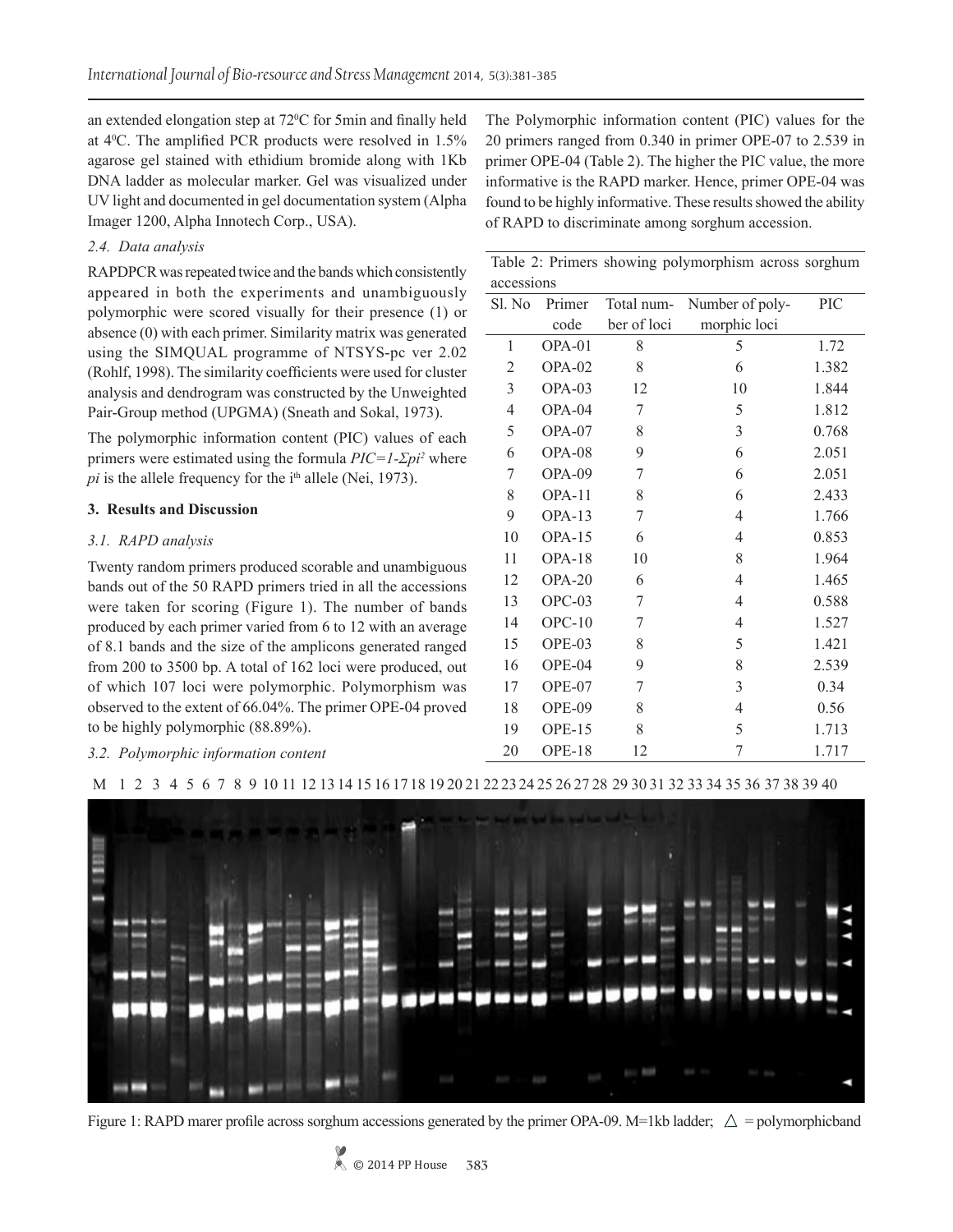### *3.3. Cluster analysis*

The genetic relationships among the accessions are presented in the form of dendrogram (Figure 2). The Jaccard's similarity coefficient varied from 0.40 to 0.78. At nearly 53% similarity level, the dendrogram resulted in five clusters. Among the different clusters, the cluster size varied from 22 (cluster I) to 1 (Clusters IV and V). The cluster I and cluster III were highly heterogeneous. The cluster I consisted of sweet sorghum, grain sorghum, forage sorghum, CO26 mutants and CO(S)28 mutants. The cluster II consisted of grain sorghum, forage sorghum and CO(S) 28 mutants. The cluster III consisted of accessions of sweet sorghum, forage sorghum, maintainer lines and restorer lines. The cluster IV and cluster V consisted of grain sorghum. In cluster II, two accessions namely, CO27 and C27-Tall mutant were grouped together with similarity coefficient of 78%, which was the maximum among all the accessions. K7 and K8, which belong to grain sorghum group formed separate cluster, cluster IV and cluster V respectively.

This indicated that the accessions K7 and K8 were highly diverged from other accessions with similarity coefficient of



Figure 2: Dendrogram of sorghum accessions based on the RAPD data